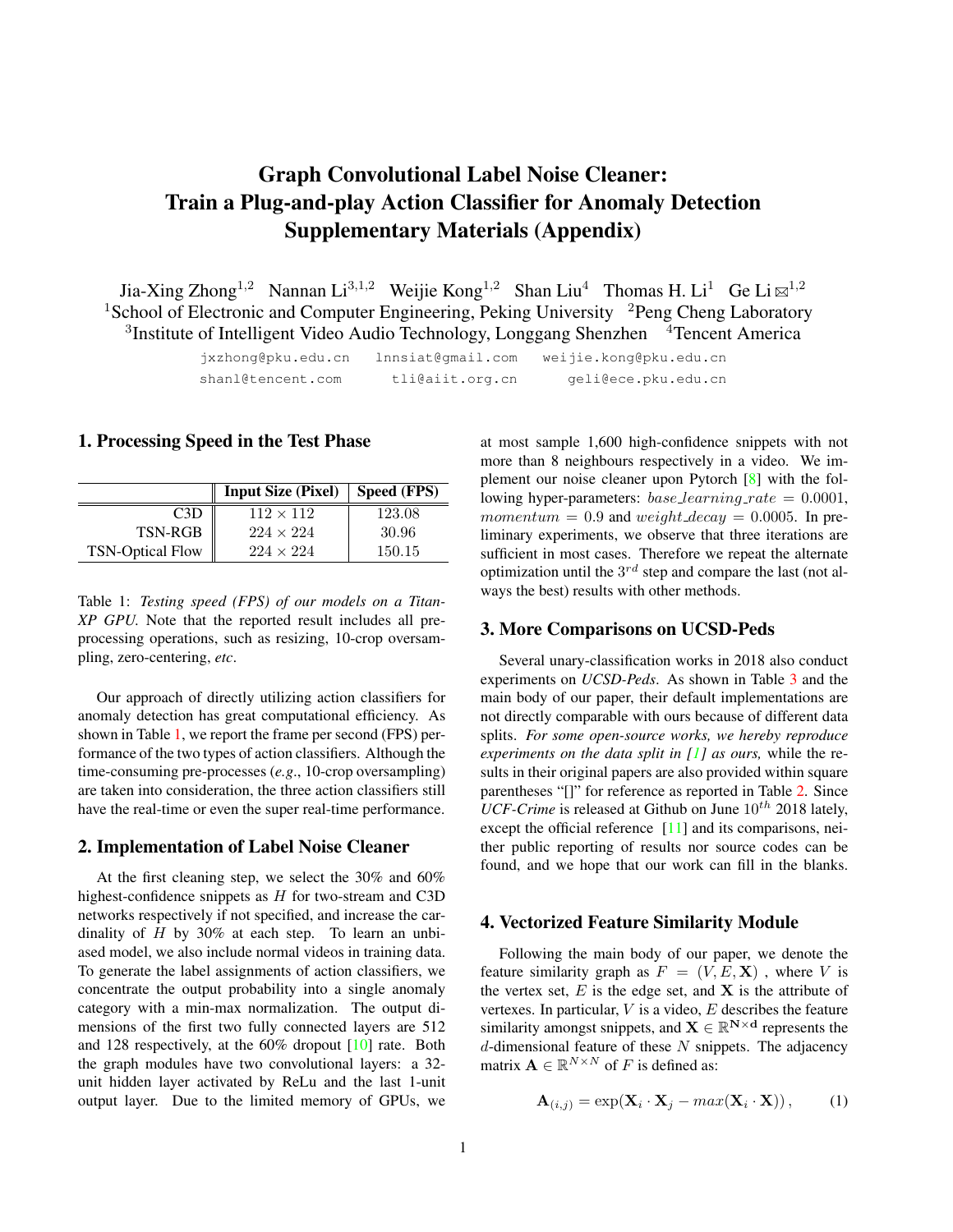<span id="page-1-4"></span><span id="page-1-1"></span>

| <b>Method</b>                         | <b>Publication</b> | AUC(%)                 |  |
|---------------------------------------|--------------------|------------------------|--|
| <b>Unary-classification Paradigm</b>  |                    |                        |  |
| $\cdots$                              | $\cdots$           |                        |  |
| <b>TCP [9]</b>                        | WACV 2018          | No source codes [88.4] |  |
| Frame Prediction [6]                  | <b>CVPR 2018</b>   | $92.6 \pm 1.1$ [95.4]  |  |
| $C2ST$ [7]                            | <b>BMVC 2018</b>   | $81.4 \pm 2.8$ [87.5]  |  |
| <b>Binary-classification Paradigm</b> |                    |                        |  |
| AL [1]                                | J-Mult. Nov. 2018  | 90.1                   |  |
| Ours- $TSN^{Gray-scale}$              |                    | $93.2 \pm 2.3$         |  |
| $Ours-TSNOpticalFlow$                 |                    | $92.8 \pm 1.6$         |  |

Table 2: *Comparison on UCSD-Peds in 2018*. The results of their original papers under data split [\[5\]](#page-2-7) are reported within "[]".

<span id="page-1-0"></span>

| <b>Splitting Approach</b> | Train |                 | Test |
|---------------------------|-------|-----------------|------|
|                           |       | Normal Abnormal |      |
| Following [5]             | 16    |                 |      |
| Following [1]             |       |                 | 18   |

Table 3: *Difference in splitting UCSD-Peds.* The random selection is repeated 10 times in [\[1\]](#page-2-2).

where the element  $A_{(i,j)}$  measures the feature similarly between the  $i^{th}$  and  $j^{th}$  snippets. Here is an equivalent vectorization of Equation [1:](#page-0-1)

$$
\mathbf{A} = \exp(\mathbf{X}\mathbf{X}^T - \text{torch}.\text{max}(\mathbf{X}\mathbf{X}^T, \text{dim} = 1)), \quad (2)
$$

where the *torch.max* function takes the maximum value over dimension 1.

The nearby vertexes are driven to have the same anomaly label via the graph-Laplacian operation approximated with a renormalization trick [\[3\]](#page-2-8):

$$
\widehat{\mathbf{A}} = \widetilde{\mathbf{D}}^{-\frac{1}{2}} \widetilde{\mathbf{A}} \widetilde{\mathbf{D}}^{-\frac{1}{2}},\tag{3}
$$

where the self-loop adjacency matrix  $\tilde{A} = A + I_n$ , and  $\mathbf{I_n} \in \mathbb{R}^{N \times N}$  is the identity matrix;  $\widetilde{\mathbf{D}}$  is the corresponding degree matrix:

<span id="page-1-2"></span>
$$
\widetilde{\mathbf{D}}_{(i,i)} = \sum_{j} \widetilde{\mathbf{A}}_{(i,j)} .
$$
 (4)

The vectorization of Equation [4](#page-1-2) is implemented with the vectorized summation and the broadcasting diagonal functions of Pytorch:

$$
\widetilde{\mathbf{D}} = \text{torch}.diag(\text{torch}.sum(\widetilde{\mathbf{A}}, \text{dim} = 1)).
$$
 (5)

Finally, the output  $H$  of a feature similarity graph module layer is computed as:

$$
\mathbf{H} = \sigma(\hat{\mathbf{A}} \mathbf{X} \mathbf{W}),\tag{6}
$$

where W is a trainable parametric matrix, and  $\sigma$  is an activation function.

Since the whole computational procedure is differentiable, our feature similarity graph module can be trained in an end-to-end fashion. Therefore, neural networks are capable of seamlessly incorporating the single or multiple stacked modules. The temporal similarity module can be also rewritten as its corresponding vectorized implementation in a similar manner.

# 5. Details of Indirectly Supervised Loss Term

Our indirectly supervised term of the loss function can be viewed as a temporal ensembling strategy [\[4\]](#page-2-9). The pseudo code is shown in Algorithm [1.](#page-3-0) In practice, we set  $\gamma$  as 0.5 in all of the experiments. Since we have already obtained a set of rough predictions from the action classifier, the "cool start" initialization and the bias correction of the original temporal ensembling method [\[4\]](#page-2-9) are not required as illustrated on the  $1^{st}$  and the  $8^{th}$  statements.

# 6. Reorganization of ShanghaiTech

<span id="page-1-3"></span>

|                               | Training Set Test Set |     | Total |
|-------------------------------|-----------------------|-----|-------|
| Normal Videos $\parallel$ 175 |                       | 155 | 330   |
| <b>Anomaly Videos</b>         | 63                    | 44  | 107   |
| <b>Total</b>                  | 238                   | 199 |       |

Table 4: *The number of videos on our reorganized ShanghaiTech.*

In total, there are 437 videos on ShanghaiTech. As shown in Table [4,](#page-1-3) we split the data into two subsets: the training set is made up of 238 videos, and the testing set contains 199 videos. In each scene, the numbers of normal and anomaly videos w.r.t. the two subsets are depicted in Figure [1](#page-3-1) and Figure [2,](#page-3-2) respectively. The new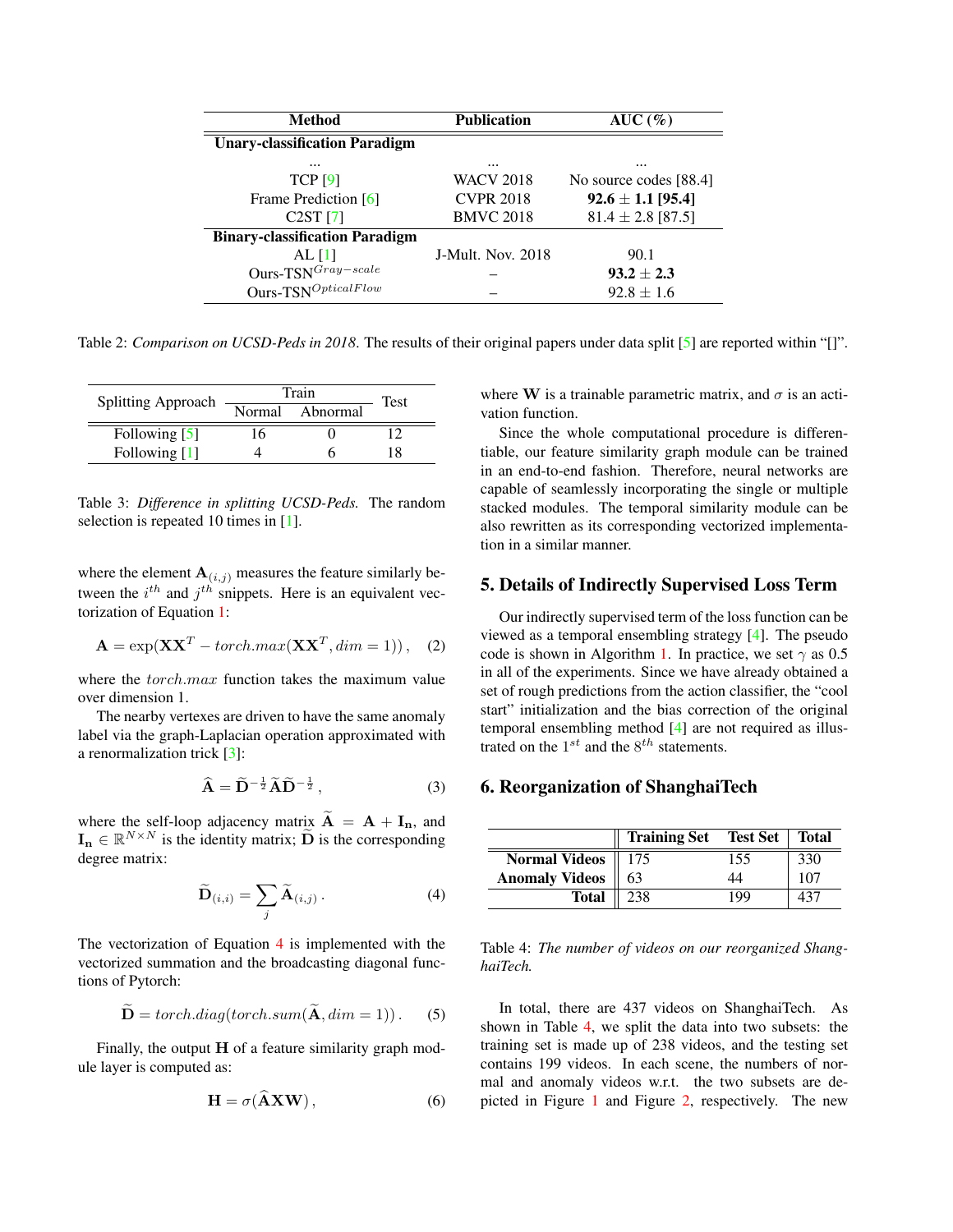<span id="page-2-12"></span>data split is available at [https://github.com/jx-zhong-for](https://github.com/jx-zhong-for-academic-purpose/GCN-Anomaly-Detection)[academic-purpose/GCN-Anomaly-Detection.](https://github.com/jx-zhong-for-academic-purpose/GCN-Anomaly-Detection)

# 7. Discuss the Formulation

Following the reviewer's suggestion, we discuss our noisy-labeled problem formulation and the EM-like optimization mechanism under this formulation in more detail.

#### 7.1. Concept: MIL vs Noisy-labeled Learning

Conceptually, the two formulations mainly differ in their *emphases*. Given a positive bag  $Y = 1$ , the MIL usually focuses on *positive instances*  $y_i = 1$ , whereas the noisylabeled training pays attention to *noisy labels*  $y_i = 0$  and the remaining ones are  $y_i = 1$ . The two conceptions are complementary and have transformational relations.

# 7.2. Practice: EM-like MIL vs Ours

Practically, in terms of *selection criteria on "seed examples"*, the EM-like MIL focuses on the *most-likely positive instances*, while our noisy-labeled optimization prefers the *most-likely reliable predictions*. Take the three MIL models the reviewer mentioned for examples. If the 10 crop prediction of a snippet within an anomalous video is {0.2, 0.2, ..., 0.2}, He *et al*. [\[1\]](#page-2-2) will not update their "anchor dictionary" with it for its low anomaly score *(mean value=0.2)*, Hou *et al*. [\[2\]](#page-2-10) will exclude it because it is "non-discriminative" (without "the same label" as the corresponding video), Zhang *et al*. [\[12\]](#page-2-11) will neglect it since their E-step is to seek the most "responsible" instance to the bag annotation, but we will select it to supervise our GCN because it is highly certain and noiseless *(predictive variance=0)*.

#### 7.3. Terminology: EM-like vs EM-based

As pointed out in the main body of this paper, our updating method is "EM-like" instead of "EM-based". The resemblance between our optimization mechanism and the EM-based approach is that they both alternately repeat update-and-fix processes. However, our method is not "EM-based" since we do not explicitly estimate mathematical expectation in the training process.

# References

- <span id="page-2-2"></span>[1] Chengkun He, Jie Shao, and Jiayu Sun. An anomalyintroduced learning method for abnormal event detection. *Multimedia Tools and Applications*, 77(22):29573–29588, Nov 2018. [1,](#page-0-2) [2,](#page-1-4) [3](#page-2-12)
- <span id="page-2-10"></span>[2] L. Hou, D. Samaras, T. M. Kurc, Y. Gao, J. E. Davis, and J. H. Saltz. Patch-based convolutional neural network for whole slide tissue image classification. In *2016 IEEE Conference on Computer Vision and Pattern Recognition (CVPR)*, pages 2424–2433, June 2016. [3](#page-2-12)
- <span id="page-2-8"></span>[3] Thomas N Kipf and Max Welling. Semi-supervised classification with graph convolutional networks. In *Proceedings of the International Conference on Learning Representations (ICLR)*, 2017. [2](#page-1-4)
- <span id="page-2-9"></span>[4] Samuli Matias Laine and Timo Oskari Aila. Temporal ensembling for semi-supervised learning, Apr. 12 2018. US Patent App. 15/721,433. [2](#page-1-4)
- <span id="page-2-7"></span>[5] W. Li, V. Mahadevan, and N. Vasconcelos. Anomaly detection and localization in crowded scenes. *IEEE Transactions on Pattern Analysis and Machine Intelligence*, 36:18– 32, 2014. [2](#page-1-4)
- <span id="page-2-5"></span>[6] W. Liu, W. Luo, D. Lian, and S. Gao. Future frame prediction for anomaly detection a new baseline. In *CVPR*, June 2018. [2](#page-1-4)
- <span id="page-2-6"></span>[7] Yusha Liu, Chun-Liang Li, and Barnabás Póczos. Classifier two-sample test for video anomaly detections. In *BMVC*, 2018. [2](#page-1-4)
- <span id="page-2-1"></span>[8] Adam Paszke, Sam Gross, Soumith Chintala, Gregory Chanan, Edward Yang, Zachary DeVito, Zeming Lin, Alban Desmaison, Luca Antiga, and Adam Lerer. Automatic differentiation in pytorch. 2017. [1](#page-0-2)
- <span id="page-2-4"></span>[9] M. Ravanbakhsh, M. Nabi, H. Mousavi, E. Sangineto, and N. Sebe. Plug-and-play cnn for crowd motion analysis: An application in abnormal event detection. In *WACV*, 2018. [2](#page-1-4)
- <span id="page-2-0"></span>[10] Nitish Srivastava, Geoffrey Hinton, Alex Krizhevsky, Ilya Sutskever, and Ruslan Salakhutdinov. Dropout: A simple way to prevent neural networks from overfitting. *Journal of Machine Learning Research*, 15:1929–1958, 2014. [1](#page-0-2)
- <span id="page-2-3"></span>[11] Waqas Sultani, Chen Chen, and Mubarak Shah. Real-world anomaly detection in surveillance videos. In *CVPR*, June 2018. [1](#page-0-2)
- <span id="page-2-11"></span>[12] Qi Zhang and Sally A Goldman. Em-dd: An improved multiple-instance learning technique. In *Advances in neural information processing systems*, pages 1073–1080, 2002. [3](#page-2-12)